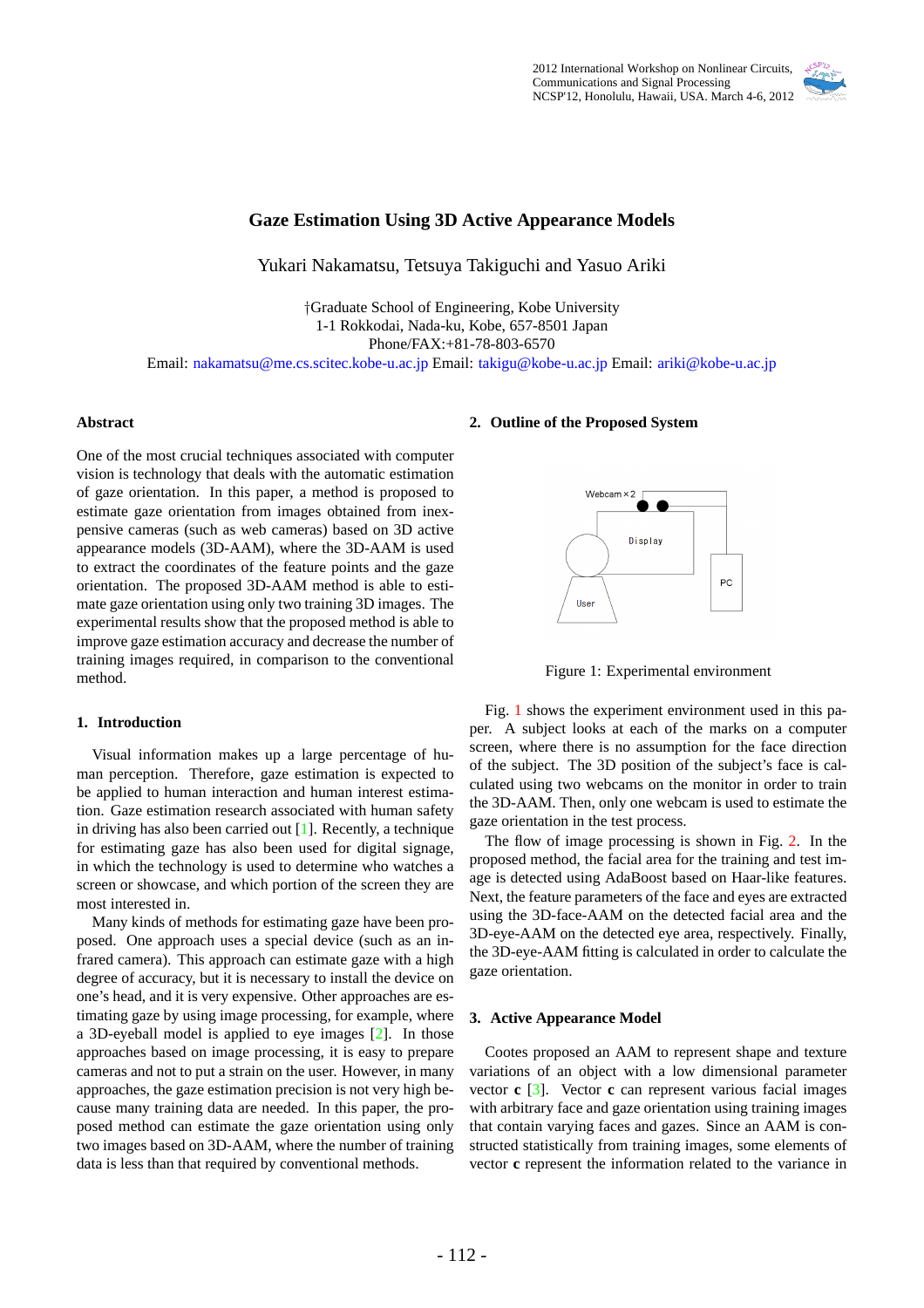

Figure 2: Flow of image processing



Figure 3: Feature points of 2D-AAM

face and gaze orientation [4]. Therefore, this parameter vector **c** is employed as the feature parameter for estimating the gaze orientation because parameter vector **c** is considered to be linearly associated with the displacement of the feature points caused by changes in the head pose and gaze orientation.

In the AAM framework, shape vector **s** and texture vector **g** of the face are given as follows:

$$
\mathbf{s} = (x_1, y_1, x_2, y_2, ..., x_n, y_n)^T, \quad \mathbf{g} = (g_1, g_2, ..., g_m)^T \quad (1)
$$

where the shape vector **s** indicates the coordinates of the feature points, and the texture vector **g** indicates the gray-level of the image within the shape. In this paper, the AAM is constructed using 89 shape points as shown in Fig. 3.

Next, principal component analysis (PCA) is applied to the training data, and the normal orthogonal matrices, **P<sup>s</sup>** and  $P_g$ , are obtained. Using the obtained matrices, the shape vector and the texture vector can be approximated as follows:

$$
s = \bar{s} + P_s b_s \tag{2}
$$

$$
g = \overline{g} + P_g b_g \tag{3}
$$

where  $\bar{s}$  and  $\bar{g}$  are the mean shape and mean texture of the training images, respectively.  $\mathbf{b}_s$  and  $\mathbf{b}_g$  are the parameter of variation from the average. Further PCA is applied to the vector **b** as follows:

$$
\mathbf{b} = \left(\begin{array}{c} \mathbf{W_s} \mathbf{b_s} \\ \mathbf{b_g} \end{array}\right) = \left(\begin{array}{c} \mathbf{W_s} \mathbf{P_s}^T (\mathbf{s} - \overline{\mathbf{s}}) \\ \mathbf{P_g}^T (\mathbf{g} - \overline{\mathbf{g}}) \end{array}\right) = \left(\begin{array}{c} \mathbf{Q_s} \\ \mathbf{Q_g} \end{array}\right) \mathbf{c} \quad (
$$

where  $\mathbf{W}_s$  is a diagonal weight matrix for each shape parameter, allowing for the difference in units between the shape and texture models.  $Q_s$  and  $Q_g$  are the eigen matrices (including the eigenvectors). **c** is a vector of parameters controlling both the shape and gray-levels of the model. Finally, the shape and texture are approximated as functions of **c**.

$$
s(c) = \bar{s} + P_s W_s^{-1} Q_s c \tag{5}
$$

$$
\mathbf{g}(\mathbf{c}) = \bar{\mathbf{g}} + \mathbf{P}_{\mathbf{g}} \mathbf{Q}_{\mathbf{g}} \mathbf{c} \tag{6}
$$

Using parameter **c**, it is possible to control variations in shape and texture of the AAM, but it is not possible to express the position of the face in the image, the size of the face or the head pose. The pose parameter  $p$  is defined as the global posture change as follows:

$$
p = [roll \ scale \ trans\_x \ trans\_y]
$$
 (7)

where *roll* indicates the rotation to the model plane, *scale* indicates the size of the model, and *trans x* and *trans y* indicate the translation among *x* and *y*, respectively.

The goal of the AAM search is to minimize the error  $e(\mathbf{p}, \mathbf{c})$  on the test image *I* as shown in Eq. (6) with respect to **c** and **p**,

$$
e(\mathbf{p}, \mathbf{c}) = ||\mathbf{g}(\mathbf{c}) - I(F(\mathbf{p}))|| \qquad (8)
$$

where *F* denotes the affine warp function, and  $I(F(\mathbf{p}))$  indicates the affine transformed image controlled by the pose parameter **p** on the test image *I*.  $g(c)$  is given in Eq. (6). Thus, we can extract the most optimized **c** from the test image.

### **4. 3D Active Appearance Model**

The 3D-AAM  $[1, 5]$  is described in this section. In this paper, the 3D-AAM is used to extract the face feature and estimate the gaze orientation. The AAM including various fluctuation components (images) can be constructed by using the facial images, including various changes in the training data (such as a left-side face image or a right-side one, and an upturned or a downturned face, etc). Moreover, the more training data there is, the higher the accuracy of the model.

The method for estimating the direction of the face and gaze has been proposed in [4], where Gaussian process regression is introduced in order to deal with the relation between gaze direction and the parameters obtained using 2D-AAM, and many training images of various directions of the face and gaze are required. However, it is no simple matter to prepare a large number of facial images for each person before the system is used.

**c** (4) cause the variation of the head pose can be expressed by a An arbitrary face direction image is created by using a face shape of three dimensions and a face texture in the front be-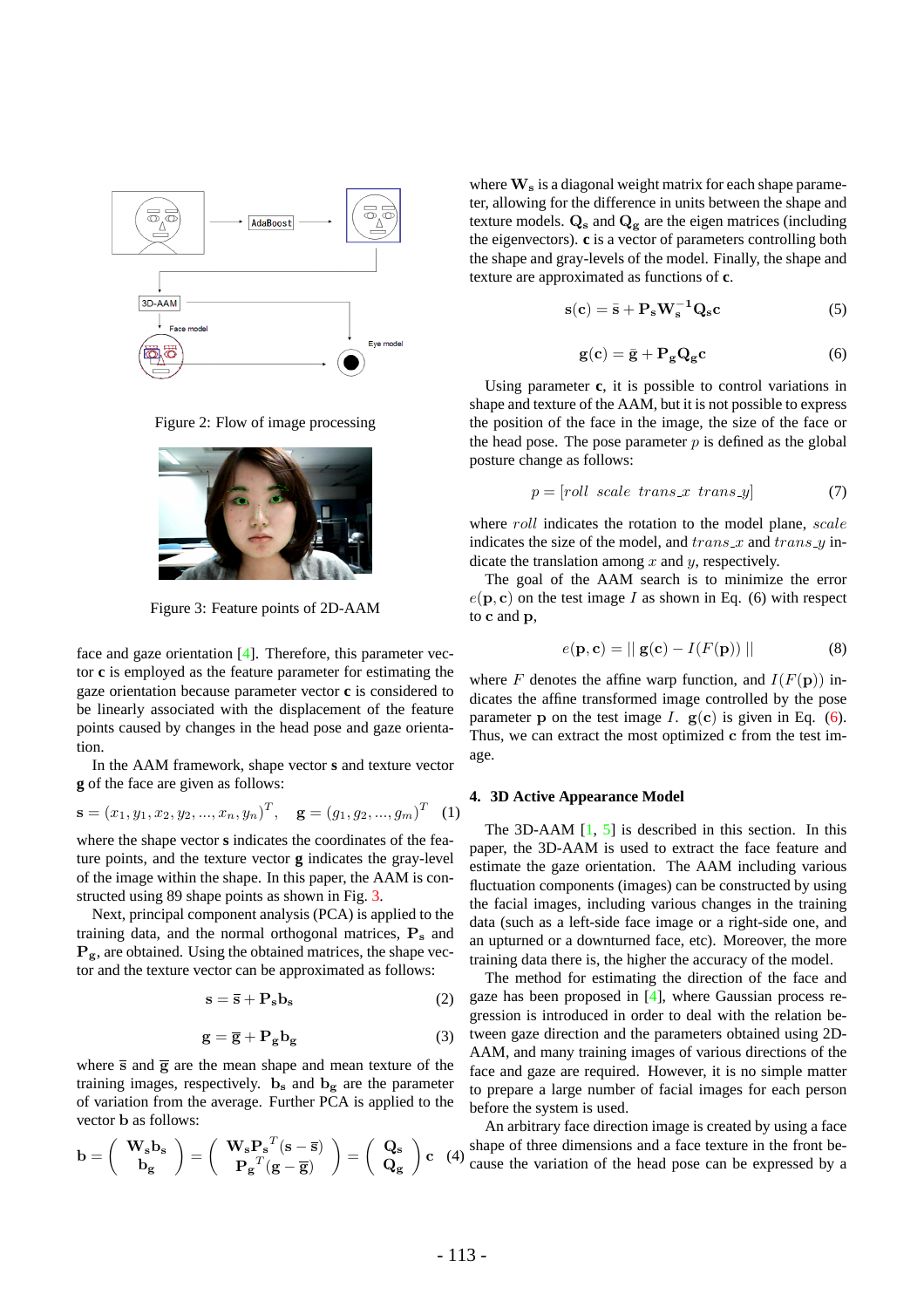geometrical transformation of the 3D-AAM. Therefore, the 3D-AAM does not require much training data.

The shape parameter is expanded into 3D using *z* from stereo matching as shown in Eq. (9).

$$
\mathbf{s} = (x_1, y_1, z_1, x_2, y_2, z_2, ..., x_n, y_n, z_n)^T
$$
(9)

The 2D pose parameter in Eq. (7) is expanded into 3D adding *yaw* and *pitch* as shown Eq. (10).

$$
p = [yaw\; pitch\; roll\; scale\; trans_x\; trans_y] \qquad (10)
$$

The moving variations of these parameters are shown in Fig. 4



Figure 4: 3D pose parameter

Using the six parameters, the 2D-AAM can be expanded into the three dimensions, and it is able to transform the model to all directions, angles, and positions. The transformation of the shape using this pose parameter is given as follows:

$$
p_a = Trans \cdot Scale \cdot RotZ \cdot RotY \cdot RotX \cdot p_b \qquad (11)
$$

where  $p_b$  indicates the shape coordinate before transformation. Each transformation matrix is given by Eq.  $(12) \sim (16)$ .

$$
Trans = \left(\begin{array}{cccc} 1 & 0 & 0 & trans.x \\ 0 & 1 & 0 & trans.y \\ 0 & 0 & 1 & 0 \\ 0 & 0 & 0 & 1 \end{array}\right) \tag{12}
$$

$$
Scale = \begin{pmatrix} scale & 0 & 0 & 0 \\ 0 & scale & 0 & 0 \\ 0 & 0 & scale & 0 \\ 0 & 0 & 0 & 1 \end{pmatrix}
$$
 (13)

$$
RotX = \begin{pmatrix} 1 & 0 & 0 & 0 \\ 0 & \cos(\alpha * \pi/180) & -\sin(\alpha * \pi/180) & 0 \\ 0 & \sin(\alpha * \pi/180) & \cos(\alpha * \pi/180) & 0 \\ 0 & 0 & 0 & 1 \end{pmatrix}
$$
 (14)

$$
RotY = \begin{pmatrix} \cos(\beta * \pi/180) & 0 & \sin(\beta * \pi/180) & 0 \\ 0 & 1 & 0 & 0 \\ -\sin(\beta * \pi/180) & 0 & \cos(\beta * \pi/180) & 0 \\ 0 & 0 & 0 & 1 \end{pmatrix}
$$
 (15)

$$
RotZ = \begin{pmatrix} \cos(\gamma * \pi/180) & -\sin(\gamma * \pi/180) & 0 & 0\\ \sin(\gamma * \pi/180) & \cos(\gamma * \pi/180) & 0 & 0\\ 0 & 0 & 1 & 0\\ 0 & 0 & 0 & 1 \end{pmatrix}
$$
 (16)

As the shape in 3D-AAM consists of three dimensions and the input image consists of two dimensions, it is necessary to project the 3D space into the 2D space when calculating the error between the input model and the 3D model. Using the projection function *G* from the 3D space into the 2D space, Eq. (8) is calculated as follows. Then, the optimizing parameter is calculated using the same approach used for 2D-AAM.

$$
e(\mathbf{p}, \mathbf{c}) = ||\mathbf{g}(\mathbf{c}) - I(G(F(\mathbf{p})))|| \qquad (17)
$$

### **5. Gaze Estimation**



Figure 5: Eye-model

In order to estimate the gaze, an eye model based on the 3D-AAM is trained using the image data of the eye region obtained from the 3D-AAM associated with the face, where the 3D-AAMs of the face and the eye are constructed using 89 shape points as shown in Fig. 3 and 16 shape points, respectively. The eye model used in the proposed method is shown in Fig. 5. The eyeball is treated as a shape of an ideal ball, and the pupil is considered to be a circle on the eyeball as shown in Fig. 5. The center of the pupil is assumed to go through the center of the eye, and corresponding to an optical axis of the eyeball. It is assumed that the optical axis corresponds to the subject's gaze. In Fig.  $5, \theta$  indicates the rotation in the horizontal direction, and  $\phi$  indicates the rotation in the vertical direction. The 3D AMM of the eye is able to transform the model to all directions, angles, and positions. The